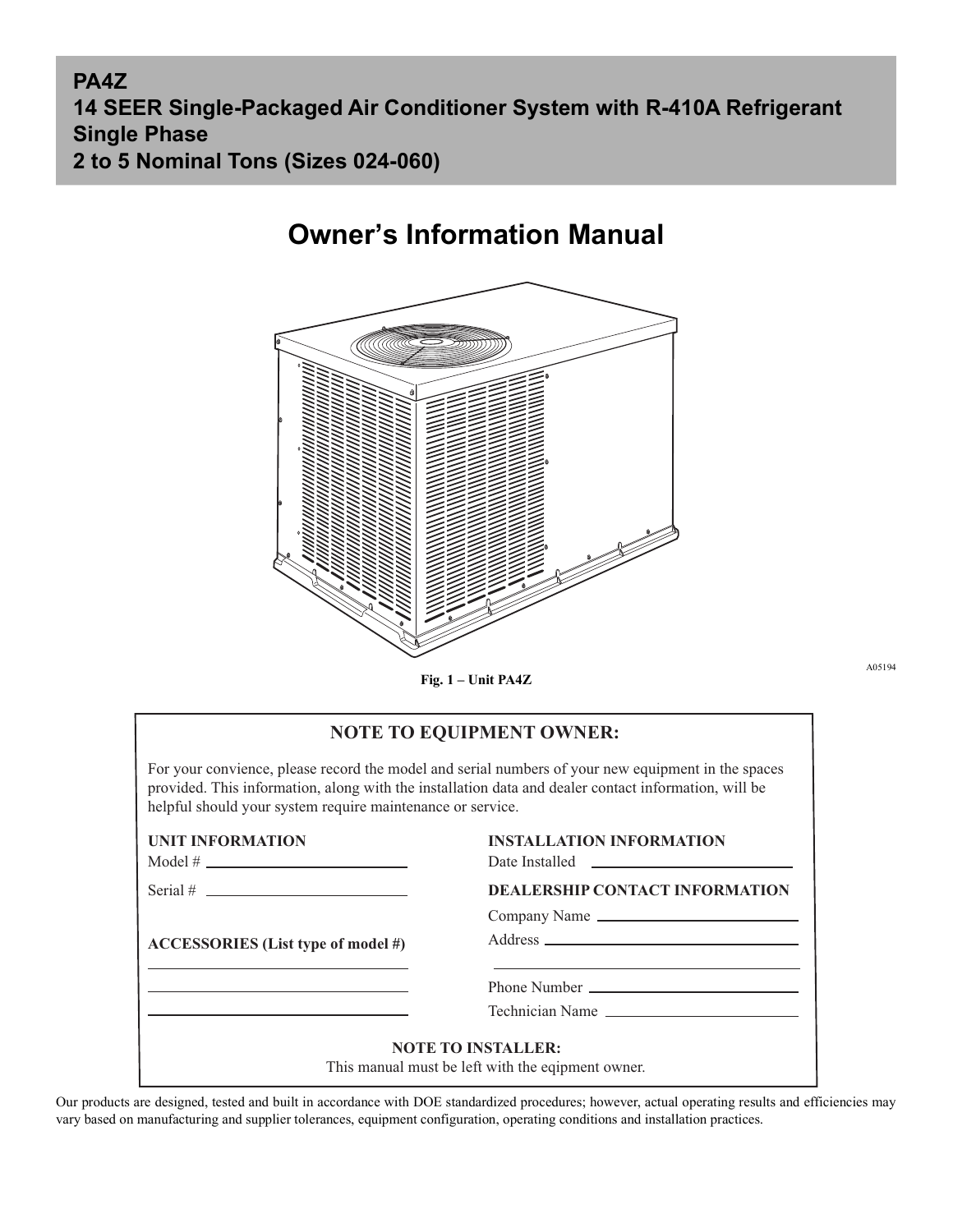# **Safety Considerations**

Improper installation adjustment, alteration, service, maintenance, or use can cause explosion, fire, electrical shock, or other conditions which may cause death, personal injury, or property damage. Consult a qualified installer, service agency, or your distributor or branch for information or assistance. The qualified installer or agency must use factory-authorized kits or accessories when modifying this product Refer to the individual instructions packaged with the kits or accessories when installing.

Follow all safety codes. Wear safety glasses, protective clothing, and work gloves. Use quenching cloth for brazing operations. Have a fire extinguisher available. Read these instructions thoroughly and follow all warnings or cautions included in literature and attached to the unit. Consult local building codes, the current editions of the National Electrical Code (NEC) NFPA 70 and NFPA 90B-Installation Warm Air Heating and A/C Systems (Residential).

In Canada refer to the current editions of the Canadian electrical Code CSA C22.1.

Recognize safety information. This is the safety-alert symbol  $\triangle$ . When you see this symbol on the unit and in instructions or manuals, be alert to the potential for personal injury. Understand these signal words; DANGER, WARNING, and CAUTION. These words are used with the safety-alert symbol. DANGER identifies the most serious hazards which will result in severe personal injury or death. WARNING signifies hazards which could result in personal injury or death. CAUTION is used to identify unsafe practices which may result in minor personal injury or product and property damage. NOTE is used to highlight suggestions which will result in enhanced installation, reliability, or operation.

# ! WARNING

#### **FIRE, EXPLOSION, ELECTRICAL SHOCK HAZARD**

Failure to follow this warning could result in personal injury, death, and/or property damage.Installation and servicing of this equipment can be hazardous due to mechanical and electrical components.

Only trained and qualified personnel should install, repair, or service this equipment.

# ! WARNING

### **FIRE, EXPLOSION HAZARD**

.

Failure to follow this warning could result in personal injury, death, and/or property damage.

Do not store or use combustible materials, gasoline, or other flammable vapors and liquids in the vicinity of this or any other appliance.

# ! WARNING

### **ELECTRICAL SHOCK HAZARD**

Failure to follow this warning could result in personal injury and/or death.

Before performing recommended maintenance, be sure the main power switch to unit is turned off and lock-out tag is installed.

# ! WARNING

### **ELECTRICAL SHOCK AND OPERATION HAZARD**

Failure to follow this warning could result in personal injury, death or property damage.

Do not use this unit if any part has been underwater. Immediately call a qualified service technician to inspect the unit and to replace any part of the control system which has been under water.

# ! WARNING

#### **ELECTRICAL SHOCK AND CUT HAZARD**

Failure to follow this warning could result in personal injury, death or property damage.

When removing access panels or performing maintenance functions inside your unit, be aware of sharp sheet metal parts and screws. Although special care is taken to reduce sharp edges to a minimum, be extremely careful and wear protective clothing, safety glasses and gloves when handling parts or reaching into the unit.

# **To Start Unit:**

- 1. Turn on the electrical power supply to the unit.
- 2. Select temperature and set system switch to desired mode.

## **To Shut Off Unit:**

**NOTE:** If the unit is being shut down because of a malfunction, call your dealer as soon as possible.

- 1. Set the temperature switch to OFF.
- 2. Turn off the electrical power supply to unit.

#### **Cooling Mode**

With the SYSTEM or MODE control set to COOL, your unit will run in cooling mode until the indoor temperature is lowered to the level you have selected. On extremely hot days, your unit will run for longer periods at a time and have shorter "off" periods than on moderate days.

#### **Supplemental Heat**

Your system may also be equipped with a supplemental heating source such as electric heat. On cold days and nights, your system will automatically turn on the supplemental heat, as needed, in order to maintain the level of comfort you have selected. When the thermostat calls for supplemental heat, you may notice the indoor fan increase its speed.

# **Routine Maintenance**

All routine maintenance should be handled by skilled, experienced personnel. Your dealer can help you establish a standard procedure.

For your safety, keep the unit area clear and free of combustible materials, gasoline, and other flammable liquids and vapors.

To assure proper functioning of the unit, flow of condenser air must not be obstructed from reaching the unit. Clearance from the top of the unit is 48 in. (1219 mm). Clearance of at least 36 in. (914 mm) is required on sides except the power entry side (42 in. [1067 mm] clearance).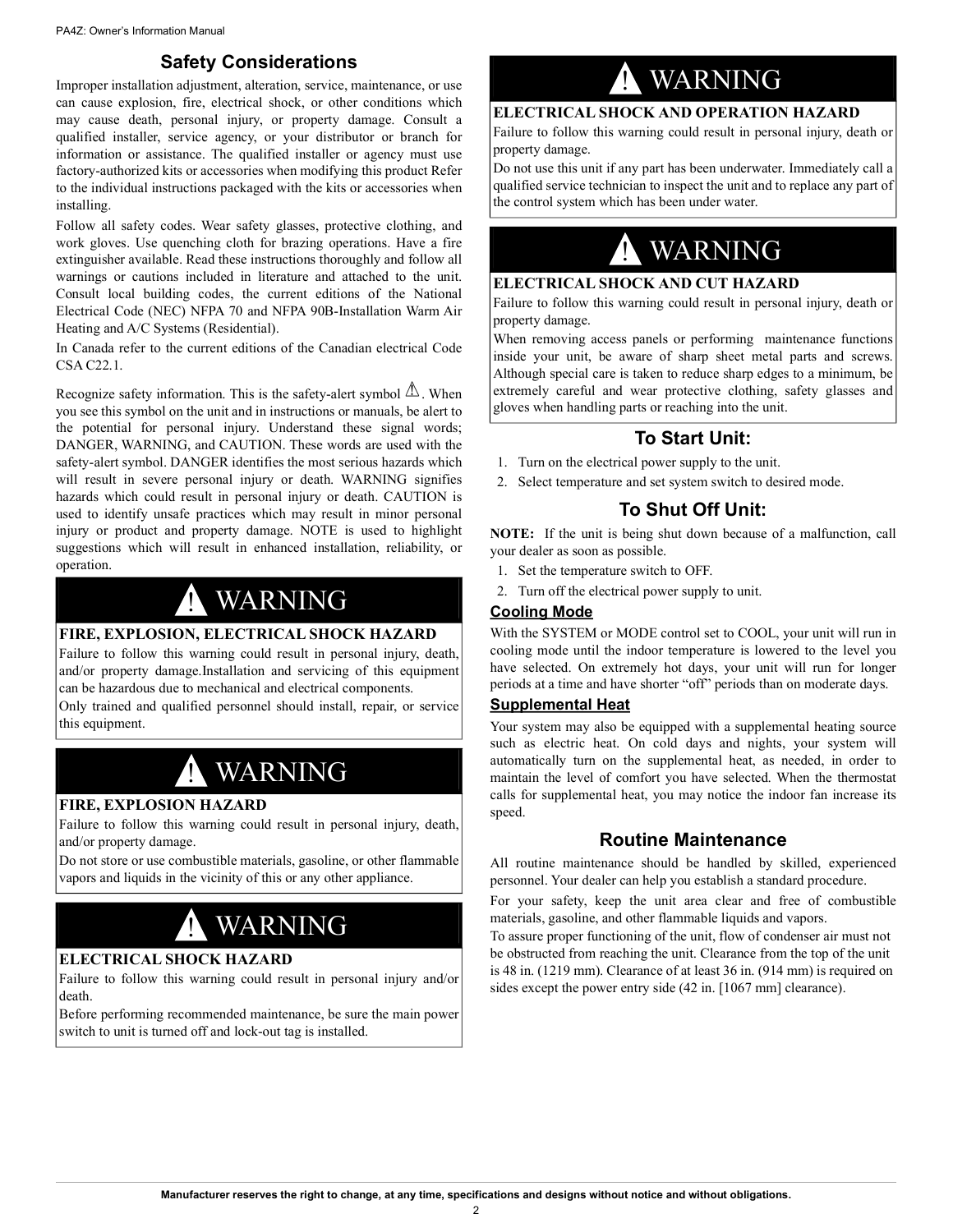### **Maintenance and Care for the Equipment Owner**

Before proceeding with those things you might want to maintain yourself, please carefully consider the following:

# **WARNING**

### **FIRE, EXPLOSION, ELECTRICAL SHOCK AND CUT HAZARD**

Failure to follow this warning could result in personal injury, death or property damage.

- 1. TURN OFF ELECTRICAL POWER TO YOUR UNIT BEFORE SERVICING OR PERFORMING MAINTENANCE.
- 2. When removing access panels or performing maintenance functions inside your unit, be aware of sharp sheet metal parts and screws. Although special care is taken to reduce sharp edges to a minimum, be extremely careful when handling parts or reaching into the unit. Wear safety glasses, gloves and appropriate protective clothing.

# **Air Filters**

The air filter(s) should be checked every 3 or 4 weeks and changed or cleaned whenever it becomes dirty. Dirty filters produce excessive stress on the blower motor and can cause the motor to overheat and shut down.

This unit must have air filters in place before it can be operated. These filters can be located in one of at least two places. In many applications, the installer will provide return air filter grilles mounted on the wall or ceiling of the conditioned structure. In the instance of filter grilles, the filters can simply be removed from the grille and replaced.

<span id="page-2-0"></span>[Table](#page-2-0) 1 indicates the correct indoor filter size for your unit.

| Table 1 – Indoor Air Filter Data |  |  |  |  |  |  |
|----------------------------------|--|--|--|--|--|--|
|----------------------------------|--|--|--|--|--|--|

| <b>Unit Size</b> | Filter Size             |
|------------------|-------------------------|
| 024              | 20x20x1 (508x508x25 mm) |
| 030              | 20x24x1 (508x610x25 mm) |
| 036-042          | 24x30x1 (610x762x25 mm) |
| 048-060          | 24x36x1 (610x914x25 mm) |

If you have difficulty locating your air filter(s) or have questions concerning proper filter maintenance, contact your dealer for instructions. When replacing filters, always use the same size and type of filter that was supplied, originally, by the installer.

# **CAUTION**

### **UNIT OPERATION HAZARD**

Failure to follow this caution may result in property damage. Never operate your unit without filters in place. An accumulation of dust and lint on internal parts of your unit can cause loss of efficiency and blower motor and/or compressor damage.

### **Fans and Fan Motors**

Periodically check the condition of fan wheels and housings and fan-motor shaft bearings. No lubrication of condenser-or evaporator-fan bearings or motors is required or recommended.

#### **Indoor and Outdoor Coils**

Cleaning of the coils should only be done by qualified service personnel. Contact your dealer for the required annual maintenance.

## **Condensate Drain**

The drain pan and condensate drain line should be checked and cleaned at the same time the cooling coils are checked by your dealer.

### **Compressor**

All compressors are hermetically sealed and do not require periodic maintenance.

### **Condenser Fan**



## **PERSONAL INJURY AND UNIT DAMAGE HAZARD**

Failure to follow this warning could result in personal injury, death or property damage.

Do not insert sticks, screwdrivers, or any other object into revolving fan blades.

The fan must be kept free of all obstructions to ensure proper cooling. Contact your dealer for any required service.

### **Electrical Controls and Wiring**

Electrical controls are difficult to check without proper instrumentation. If there are any discrepancies in the operating cycle, contact your local dealer and request service.

### **Refrigerant Circuit**

The refrigerant circuit is difficult to check for leaks without the proper equipment. If inadequate cooling is suspected, contact your local dealer for service.



### **EXPLOSION, BURN AND ENVIRONMENTAL HAZARD**

Failure to follow this warning could result in personal injury, death or property damage.

System under pressure. Relieve pressure and recover all refrigerant before system repair or final unit disposal. Use all service ports and open all flow-control devices, including solenoid valves.

### **Unit Panels**

After performing any maintenance or service on the unit, be sure all panels are fastened securely in place to prevent rain from entering unit cabinet and to prevent disruption of the correct unit airflow pattern.

# **Regular Dealer Maintenance (Also refer to [Table](#page-3-0) 2)**

In addition to the type of routine maintenance you might be willing to perform, your unit should be inspected regularly by a properly trained service technician. An inspection (preferably each year) should include the following:

- 1. Inspection and, if required, cleaning of the indoor coil condensate drain.
- 2. Inspection and, if required, cleaning of the evaporator drain pan.
- 3. Inspection and cleaning of blower wheel housing and motor.
- 4. Inspection of all supply-air and return-air ducts for leaks, obstructions, and insulation integrity. Any problems found should be resolved at this time.
- 5. Inspection of the unit base to ensure that no cracks, gaps, etc., exist which may cause a hazardous condition.
- 6. Inspection of the unit casing for signs of deterioration.
- 7. Inspection of all electrical wiring and components to ensure proper connection.
- 8. Inspection for leaks in the refrigerant circuit. Pressure-check to determine appropriate refrigerant charge.
- 9. Operational check of the unit to determine working conditions. Repair or adjustment should be made at this time.